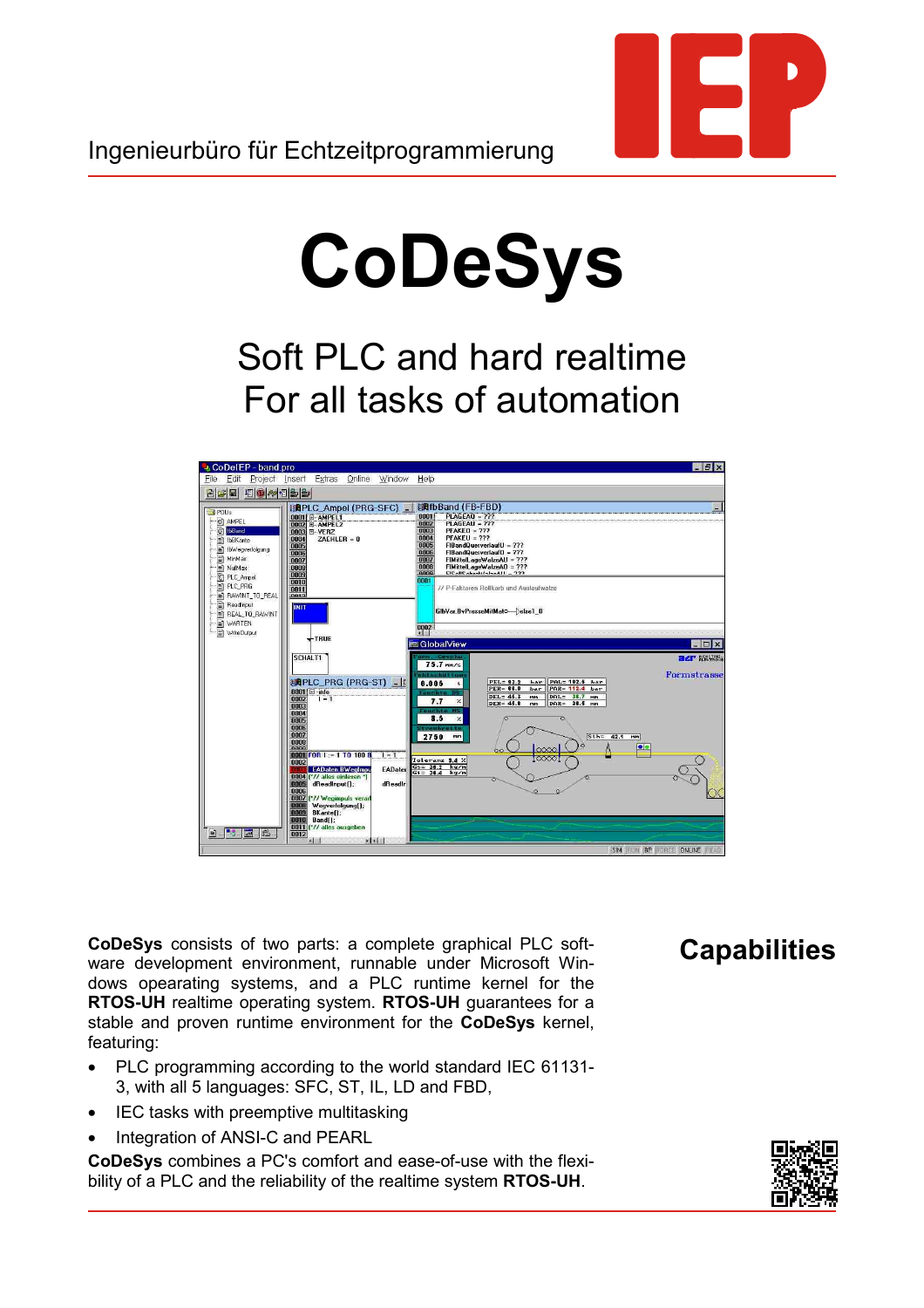#### **Program development**

## **Integrated Editors**

**Instruction**

Basic language of all controls

**IL**

**List**

With **CoDeSys,** a broad spectrum of efficient tools for program development is at hand. Programming is possible on-line as like as off-line. An integrated PLC-simulator allows to test critical program sections offline without interrupting production systems.

The integrated editors are providing easy programming by

- automatic formatting of the program source code
- syntactic colouring of language elements
- smooth integration into the GUI-concept of the development operating system

All 5 programming languages prescribed in IEC 61131-3 are supported.

| CoDeIEP - (Untitled)* - [PLC_PRG (PRG-IL)]                                                      |                                                                                                                          |                                                                        |               |     |
|-------------------------------------------------------------------------------------------------|--------------------------------------------------------------------------------------------------------------------------|------------------------------------------------------------------------|---------------|-----|
| <b>The Edit Project Insert Extras Online Window Help</b>                                        |                                                                                                                          |                                                                        |               | 그리지 |
| 個の々個品牌<br>arh                                                                                   |                                                                                                                          | $\mathbb{Z}[\mathbb{R}[\mathbb{S}]\mathbb{R}]$                         |               |     |
| <b>IPOUs</b><br>$\leftarrow$ $\left[\!\!\left[\begin{array}{c}\right]\!\!\right]$ PLC_PRG (PRG) | 0001<br>0002 UAR<br>0003<br>0004 <b>END VAR</b><br>0005 UAR RETAIN<br>0006<br>0007 <b>END VAR</b><br>0008<br><b>BBBB</b> | <b>PROGRAM PLC PRG</b><br><b>Value1: BOOL:</b><br><b>Value2: BOOL:</b> |               |     |
|                                                                                                 | 0001                                                                                                                     | LD                                                                     | <b>Value1</b> |     |
|                                                                                                 | 0002<br>0003                                                                                                             | <b>NOT</b><br>ST                                                       | <b>Value2</b> |     |

### **LD Ladder Diagramm**

Descriptive graphic representation of relay logic

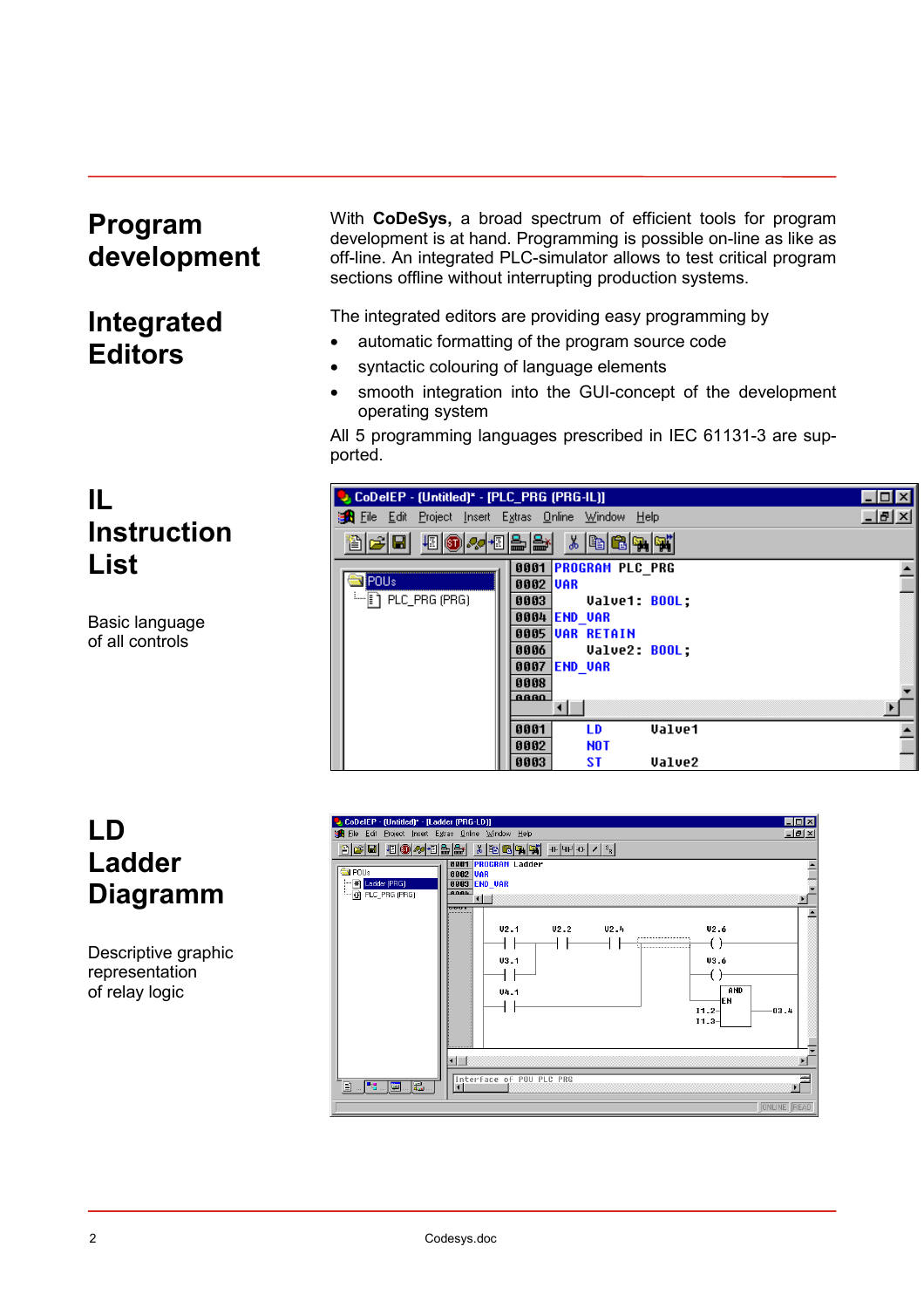

Visual representation of procedural programs



 $-181$ 

# **ST Structured Text**

The new High-level language of the PLC



|                                       | CoDelEP - (Untitled)* - [SFC_chart (PRG-SFC)]                                                         | $\Box$ D $\times$     |  |  |  |
|---------------------------------------|-------------------------------------------------------------------------------------------------------|-----------------------|--|--|--|
|                                       | The Edit Project Insert Extras Online Window Help                                                     | $-10 \times$          |  |  |  |
| 8 F E                                 | <b>48 3 20 48 全日 1 3 1 3 4</b><br>$ X $ ( $ X $ $ W $ $ W $ $ W $ $ W $ $ W $ $ W $ $ W $ $ W $ $ W $ |                       |  |  |  |
| <b>SPOU</b> s                         | INIT DONE : BOOL ;<br>0003                                                                            |                       |  |  |  |
| - In Ladder (PRG)                     | 0004<br>Delay : BOOL ;<br>Abbruch : BOOL :<br>0005                                                    |                       |  |  |  |
| $-69$ PLC_PRG (PRG)                   | <b>BBBA</b> CHO HOD                                                                                   |                       |  |  |  |
| 白骨 SFC_chart (PRG                     |                                                                                                       | $\blacktriangleright$ |  |  |  |
| $ \mathbb{R}$ NACTION                 | t#1s<br>Init                                                                                          |                       |  |  |  |
|                                       | t#30s                                                                                                 |                       |  |  |  |
|                                       |                                                                                                       |                       |  |  |  |
|                                       | $+$ INIT DONE                                                                                         |                       |  |  |  |
|                                       | <b>NACTION</b><br>t#2s<br>Step2<br>ł۲                                                                 |                       |  |  |  |
|                                       | t#30s<br>$SD$ $t$ #18s<br>Delay                                                                       |                       |  |  |  |
|                                       |                                                                                                       |                       |  |  |  |
|                                       | $+$ Delay                                                                                             |                       |  |  |  |
|                                       |                                                                                                       |                       |  |  |  |
|                                       | $-D$ t#10s<br>Abbruch<br>Step3<br>Step4<br>Step5                                                      |                       |  |  |  |
|                                       |                                                                                                       |                       |  |  |  |
|                                       | →WHenDone<br>$+$ Trans3                                                                               |                       |  |  |  |
|                                       |                                                                                                       |                       |  |  |  |
|                                       | Action<br>⊹Ν<br>Step6                                                                                 |                       |  |  |  |
|                                       | Init                                                                                                  |                       |  |  |  |
|                                       |                                                                                                       |                       |  |  |  |
|                                       | -Abbruch                                                                                              |                       |  |  |  |
|                                       |                                                                                                       |                       |  |  |  |
| $\blacksquare$ is $\blacksquare$ is . | <b>Pitcher Street Street</b>                                                                          | E                     |  |  |  |
|                                       |                                                                                                       | <b>ONLINE READ</b>    |  |  |  |

### **SFC Sequential Flow Chart**

Graphical oriented programming showing states and state-transitions